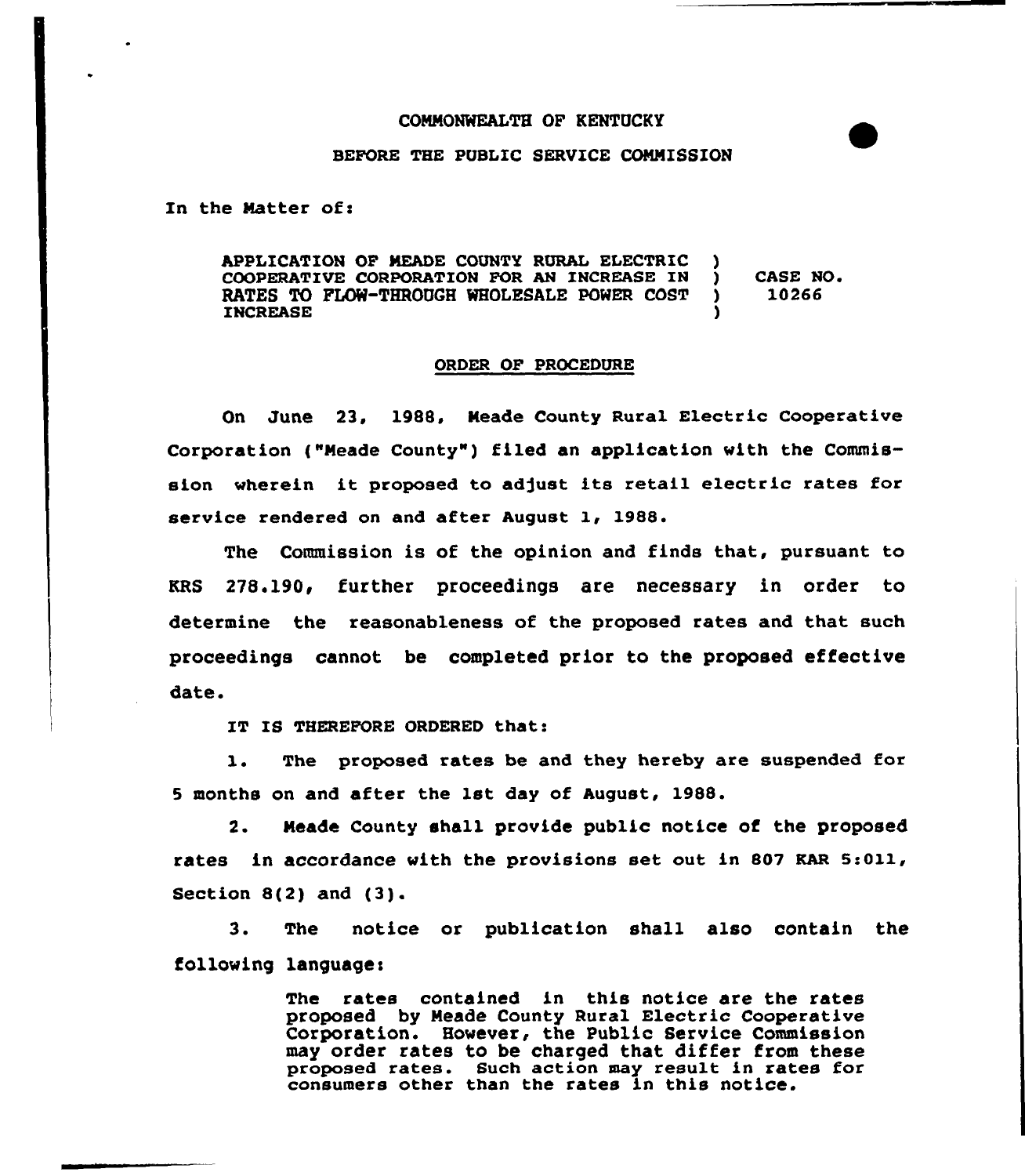4. The procedural schedule listed in Appendix <sup>A</sup> shall be followed.

s. All requests for information and responses thereto sha11 be appropriately indexed. All responses shall include the name of the witness vho vill be responsible for responding to the questions related to the information provided, vith copies to all parties of record and 12 copies to the Commission.

6. Meade County shall give notice of the hearing in accordance with the provisions set out in 807 KAR 5:011, Section  $8(5)$ .

7. Motions for extensions of time vith respect to the schedule herein shall be made in writing and vill be granted only upon a showing of compelling reasons.

8. Nothing contained herein shall prevent the Commission from entering further Orders in this matter.

Done at Frankfort, Kentucky, this 21st day of July, 1988.

PUBLIC SERVICE COMMISSION

Rend D. / Jeman,

ATTEST <sup>e</sup>

and the control of the con-

## Executive Director